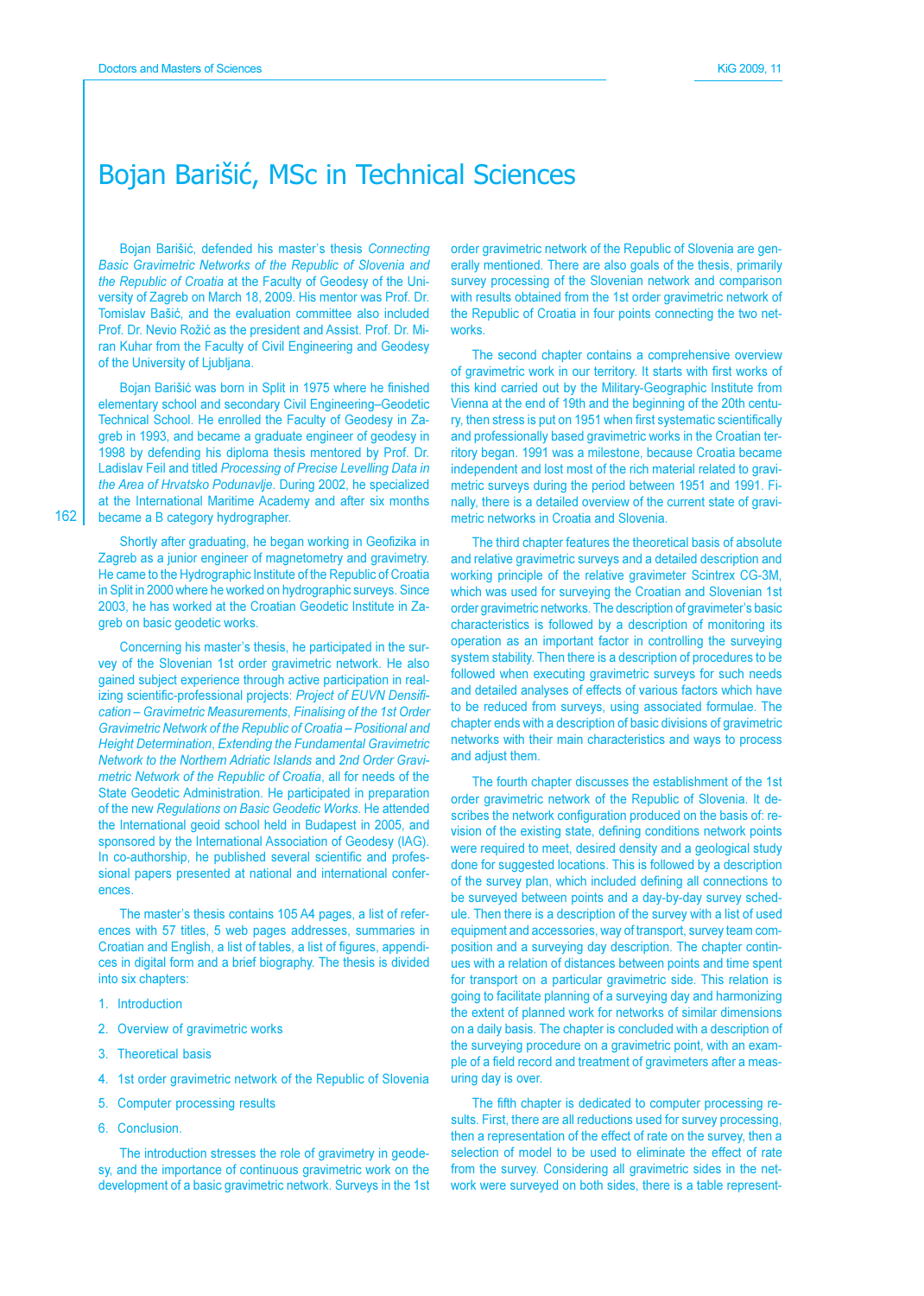## Bojan Barišić, magistar tehničkih znanosti

Bojan Barišić obranio je 18. ožujka 2009. na Geodetskom fakultetu Sveučilišta u Zagrebu magistarski rad pod naslovom Povezivanje osnovnih gravimetrijskih mreža Republike Slovenije i Republike Hrvatske. Mentor je bio prof. dr. sc. Tomislav Bašić, a u Povjerenstvu za ocjenu i obranu rada bili su još i prof. dr. sc. Nevio Rožić kao predsjednik te doc. dr. sc. Miran Kuhar s Fakulteta za građevinarstvo i geodeziju Sveučilišta u Ljubljani.



Bojan Barišić rođen je u Splitu 1975. gdje je pohađao osnovnu školu i srednju Graditeljsko

- geodetsku tehničku školu. Geodetski fakultet u Zagrebu upisuje 1993., a titulu diplomiranog inženjera geodezije stječe 1998. obranom diplomskog rada pod mentorstvom prof. dr. sc. Ladislava Feila na temu Obrada podataka nivelmana visoke točnosti na području Hrvatskog Podunavlja. Tijekom 2002. usavršava se na Međunarodnoj pomorskoj akademiji te nakon polugodišnjeg obrazovanja stječe zvanje hidrografa B kategorije.

Zaposlio se neposredno nakon diplomiranja u zagrebačkoj Geofizici gdje je radio kao mlađi inženjer magnetometrije i gravimetrije. U Hrvatski hidrografski institut u Splitu prelazi 2000. godine, gdje radi na poslovima vezanim uz hidrografsku izmjeru. Od 2003. godine zaposlen je u Hrvatskom geodetskom institutu u Zagrebu na poslovima iz područja osnovnih geodetskih radova.

Vezano uz magistarski rad, sudjelovao je u izmjeri slovenske gravimetrijske mreže prvoga reda. Iskustva stiče i kroz aktivno sudjelovanje na realizaciji znanstveno-stručnih projekata: Projekt progušćenja EUVN mreže – gravimetrijska mjerenja, Dovršenje gravimetrijske mreže prvog reda RH - položajno i visinsko određivanje, Proširenje osnovne gravimetrijske mreže na otoke sjevernog Jadrana te Gravimetrijska mreža drugog reda Republike Hrvatske, sve za potrebe Državne geodetske uprave. Sudjelovao je u pripremi novoga Pravilnika o načinu izvođenja osnovnih geodetskih radova. Pohađao je međunarodnu školu geoida održanu 2005. godine u Budimpešti pod pokroviteljstvom International Association of Geodesy (IAG). Kao koautor objavio je veći broj znanstvenih i stručnih radova prezentiranih na domaćim i međunarodnim skupovima.

Magistarski rad sadrži 105 stranica formata A4, popis literature s 57 naslova, adrese 5 web stranica, sažetak na hrvatskom i engleskom jeziku, popis tablica, popis slika, priloge na digitalnom mediju te kratki životopis autora. Rad je podijeljen u šest osnovnih poglavlja:

- 1. Uvod
- 2. Pregled dosadašnjih gravimetrijskih radova
- 3. Teorijska osnova
- 4. Gravimetrijska mreža I. reda Republike Slovenije
- 5. Rezultati računske obrade
- 6. Zaključak.

U izvještaju Povjerenstva za ocjenu magistarskog rada možemo pročitati sljedeće.

U uvodnom dijelu rada naglašava se uloga gravimetrije u geodeziji, važnost kontinuiteta gravimetrijskih radova na razvoju osnovne gravimetrijske mreže te se govori općenito o mjere-njima u gravimetrijskoj mreži prvog reda Re-publike Slovenije. Nadalje, navedeni su ciljevi ra-da od kojih su najvažniji: obrada mjerenja slovenske mreže te usporedba rezultata s rezultatima gravimetrijske mreže prvoga reda Republike Hrvatske na četiri točke kojima su te dvije mreže novezane

U drugom poglavlju dan je opširan pregled gravimetrijskih radova na području Hrvatske. Kreće se s prvim radovima takve vrste koje je izveo Vojno-geografski institut iz Beča krajem 19. i početkom 20 stoljeća, zatim se naglašava 1951. godina u kojoj su započeli prvi sustavni te znanstveno i stručno utemeljeni gravimetrijski radovi u Hrvatskoj. Kao prekretnica istaknuta je 1991. godina kada se stjecanjem samostalnosti izgubila većina bogate građe vezane uz gravimetrijska mjerenja u razdoblju 1951-1991. Na kraju je detaljan prikaz trenutnog stanja po pitanju razvoja gravimetrijskih mreža u Hrvatskoj i Sloveniji.

U trećem poglavlju dana je teorijska osnova apsolutnih i relativnih gravimetrijskih mjerenja i detaljnije su opisane konstrukcija i princip rada relativnog gravimetra Scintrex CG-3M koji je upotrijebljen pri izmjeri kako hrvatske tako i slovenske gravimetrijske mreže prvoga reda. Nakon opisa osnovnih karakteristika gravimetra, slijedi opis prostupka praćenja njegova rada kao važnog čimbenika pri kontroli stabilnosti mjernoga sustava. Slijedi opis postupaka koje treba poštivati pri izvođenju gravimetrijskih mjerenja za takve potrebe te detaljne analize utjecaja raznih faktora koje treba iz mjerenja reducirati s pomoću odgovarajućih formula. Zatim su opisane osnovne podjele gravimetrijskih mreža s njihovim glavnim karakteristikama te načinima njihove obrade i izjednačenja.

U četvrtom poglavlju razmatra se uspostava gravimetrijske mreže prvoga reda Republike Slovenije. Opisuje se konfiguracija mreže nastala na temelju: revizije naslijeđenog stanja, definiranja uvjeta koje su točke mreže trebale zadovoljiti, željene gustoće te geološke studije izrađene za predložene lokacije. Slijedi opis plana mjerenja koji je uključivao definiciju svih veza koje se među točkama željelo izmjeriti te detaljno po danima razrađen raspored mjerenja. Slijedi opis izvedbe mjerenja s popisom instrumentarija i pribora, način transporta, sastav mjerne ekipe te izgled mjernoga dana. U nastavku je dan odnos udaljenosti među točkama i vremena utrošenog za transport na pojedinoj gravimetrijskoj strani. Taj odnos olakšat će planiranje mjernog dana te usklađivanje obujma planiranih radova po danima za mreže sličnih dimenzija. Na kraju je opisan postupak mjerenja na gravimetrijskoj točki, dan je primjer terenskog zapisnika i postupanje s gravimetrima nakon završetka mjernoga dana.

Peto poglavlje posvećeno je rezultatima računske obrade. Na početku su dane sve redukcije koje su upotrijebljene pri obradi mjerenja, zatim je prikazan utjecaj hoda na mjerenja, pa je nakon toga napravljen odabir modela koji će se koristiti pri eliminaciji hoda iz mjerenja. Budući da su sve gravimetrijske strane u mreži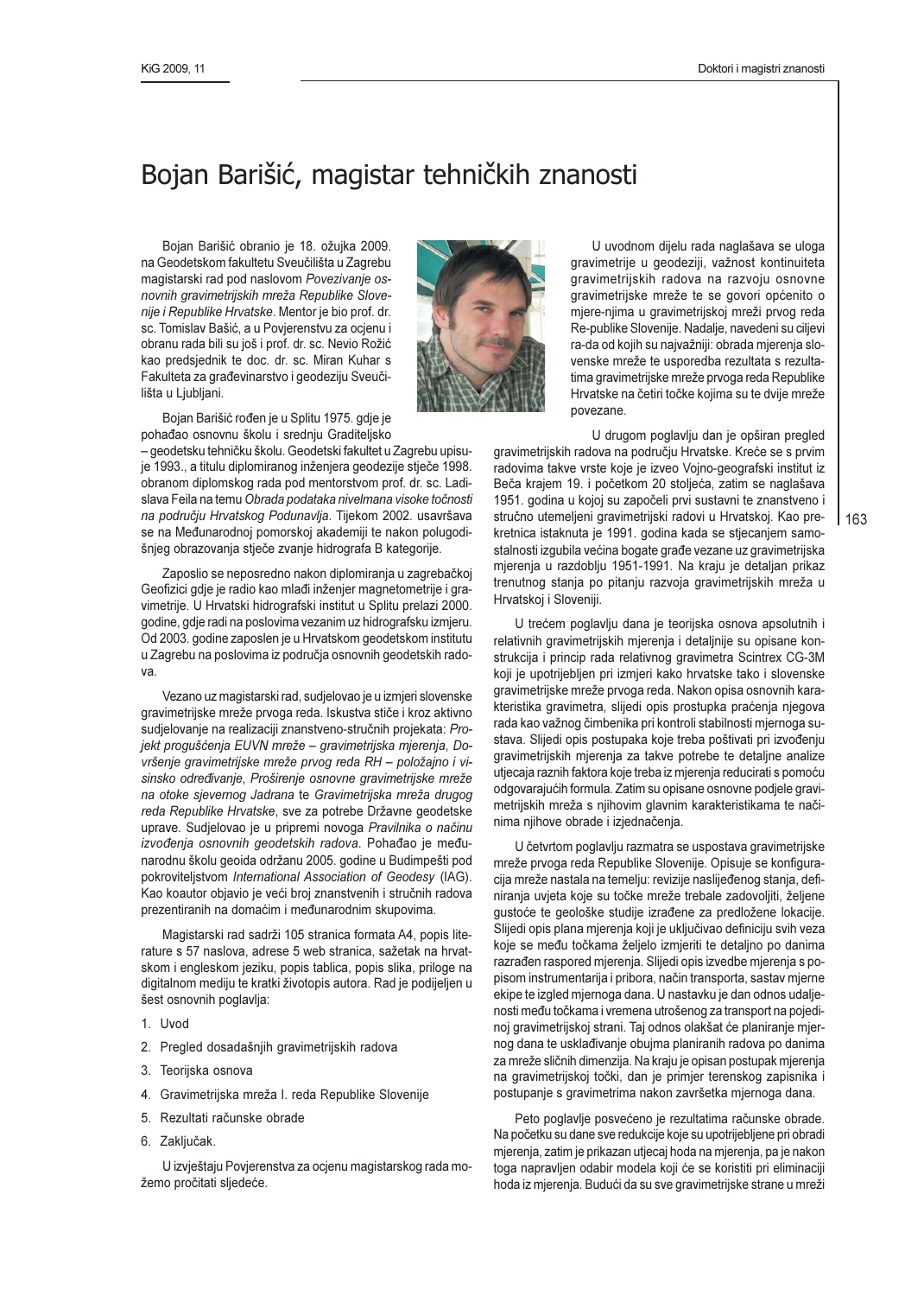ing surveying values in both directions and means with a corresponding accuracy grade for both gravimeters. On the basis of differences between double surveys, two gravimetric sides were detected whose surveys contain blunders and that were excluded from the further process. The chapter continues with other accuracy grades prior to adjustment derived from disagreements of closing of figures and differences between the two gravimeters' surveys. On the basis of reference standard deviation values from the a priori accuracy grade, the conclusion was that surveys were done with suitable accuracy, and with some minor systematic errors. It was also concluded from the difference of the two gravimeters' surveys that further processing has to eliminate the effect of the scale difference of the two gravimeters which is systematic. The next problem was the effect of weight selection on the end result. Gravity was compared in each network point, after free adjustment by applying four weight models. An observation was made about the

same surveying methods and instruments of same type were applied in both networks.

The sixth chapter summarizes main conclusions of all research carried out within the scope of this master's thesis. It is stressed that Slovenia and Croatia are in similar situations concerning the inherited state in their territories. Mentioned are key moments in processing the Slovenian gravimetric network which include the effect of weight selection on the end results of adjustment and the selection of adjustment method. Also commented is the achieved accuracy by comparing values of reference standard deviations before and after adjustment. Singular, regular and regular adjustment with an introduced scale unknown are compared and the importance of a scale unknown in the adjustment is stressed. Furthermore, there is a comparison of gravity end values in four points of the Croatian 1st order gravimetric network. The conclusion is that relative surveys in both

**Connecting Basic Gravimetric Networks** of the Republic of Slovenia and the Republic of Croatia

negligible difference between processing done with weights determined on the basis of time or route, and the decision was supported to determine weights on the basis of time, because it was no difficulty to determine the weights practically from the time of each particular gravimetric reading recorded in surveying file. The next step was to adjust the Slovenian 1st order gravimetric network. First featured was the free adjustment for each gravimeter separately, which confirmed the doubt that gravimeter scales are in fact somewhat uncoordinated. This was followed by a mutual free adjustment and a comparison of gravity in seven zero-order points with values from absolute gravimetric surveys. Of notice were relatively large deviations in points 100, 200 and 600, and a decision was made to use all zero-order points anyway as a force in regular adjustment. After the regular adjustment that will be used to compare it with the regular adjustment of the Croatian network and for discussing the achieved accuracy, final values were given of the point gravity values, calculated on the basis of regular adjustment by introducing a new unknown - the scale. Values of the reference standard deviations on the basis of three mutual adjustments were also discussed. Finally, one of the most important contribution of this thesis is the comparison of parts of 1st order gravimetric networks of Slovenia and Croatia. The conclusion was that there are scale-related differences, the most probable cause of which lies in the instability of the calibration range or a faulty instrument calibration in one of the national survey campaigns. The represented values of reference standard deviations from statistics of unknown accuracy grades for both networks show fairly good accordance, which was expected considering

networks were done with great care and professional. Also discussed is the clear effect of scale, with no doubt being one of instabilities of the used calibration range or the distribution and reliability of zero-order points in both networks. Several solutions for the problem are offered: stability testing of the calibration range, application of one of reliable international calibration bases or covering the territory with a sufficient number of absolute points the network would lean on. The author also refers to the lack of absolute gravimetric surveys in both countries, which can be addressed by acquiring an absolute gravimeter or a regular and quality international collaboration. He continues to suggest essential work which should be done in Croatia if a gravimetric basis according to contemporary standards is to be established. This work includes expanding the network to islands, finishing the 2nd order gravimetric network and examining the effect of subterranean waters on gravity acceleration. The final conclusion is that a gravimetric network's quality is mostly affected by: monitoring gravimeters, good calibration on a reliable calibration basis, a quality survey plan and execution and an updated and stable zero-order network.

The evaluation committee concluded the applicant's thesis provided a valuable contribution to gravimetric development of the Republic of Croatia through a detailed analysis of the current state and a specific detection of a potential problem in the national 1st order network. The importance of this thesis is also reflected in the guidelines for solving the noticed problem and a proposal of future work in the area of gravimetry which would help to reach international standards.

Prepared by M. Lapaine